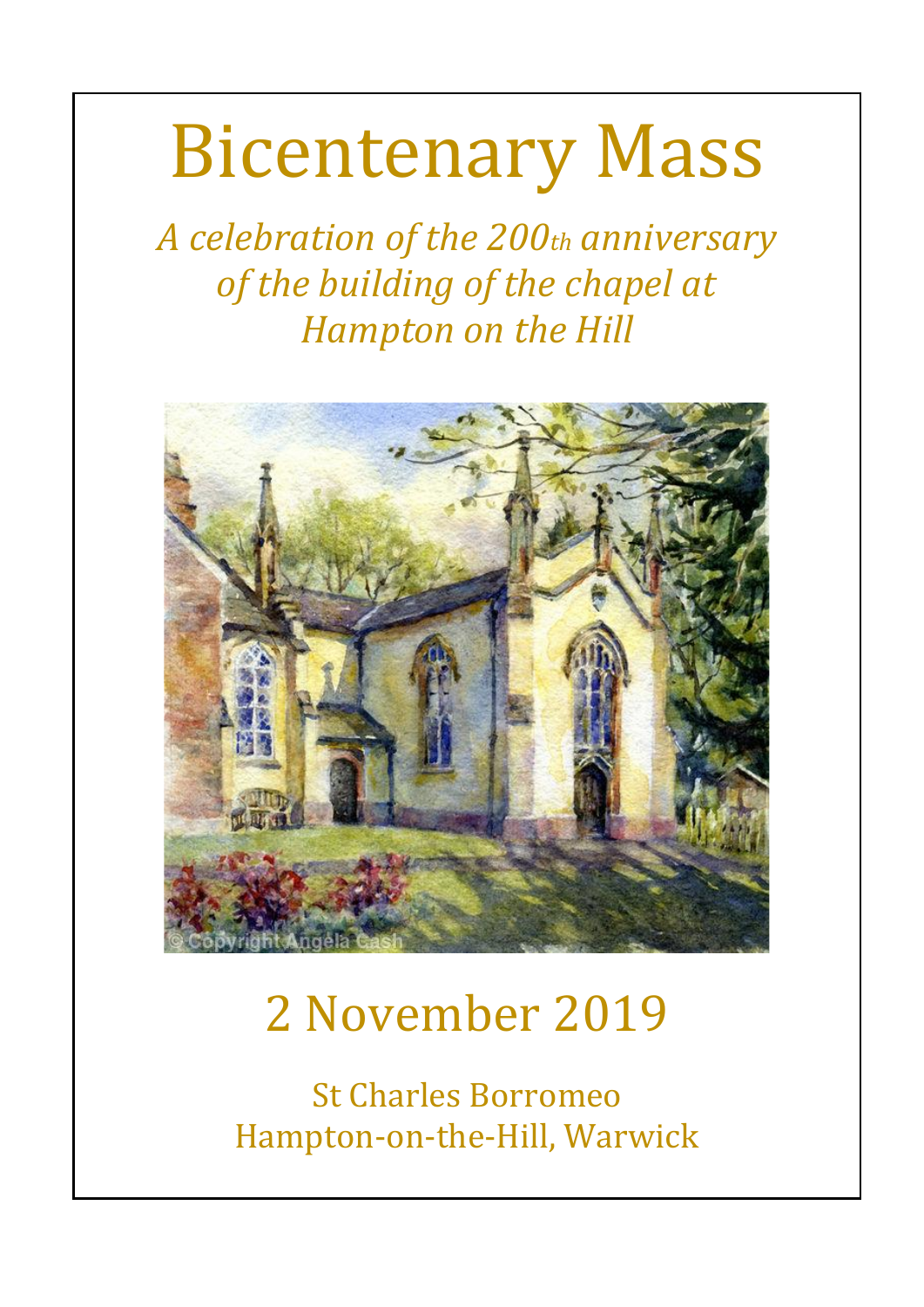# **Opening Hymn**

Faith of our fathers! living still in spite of dungeon, fire, and sword; oh, how our hearts beat high with joy whene'er we hear that glorious word! Faith of our fathers, holy faith! We will be true to thee till death!

Faith of our fathers! we will strive to win all nations unto thee, and through the truth that comes from God, the world shall then be truly free: faith of our fathers, holy faith! We will be true to thee till death!

Faith of our fathers! we will love both friend and foe in all our strife; and preach thee, too, as love knows how, by kindly words and virtuous life: faith of our fathers, holy faith! We will be true to thee till death!

#### **Liturgy of the Word**

**First Reading** *Wisdom 11:22-12:2* You are merciful to all because you love all that exists.

**Psalm** *Ps 145 (144) I will bless you name forever, O God my King.*

**Second Reading** *2 Thess 1:11-2:2 We pray continually that God will make you worthy of his call.*

**Gospel** ✠*LUKE 19:1-10 Today salvation has come to this house.*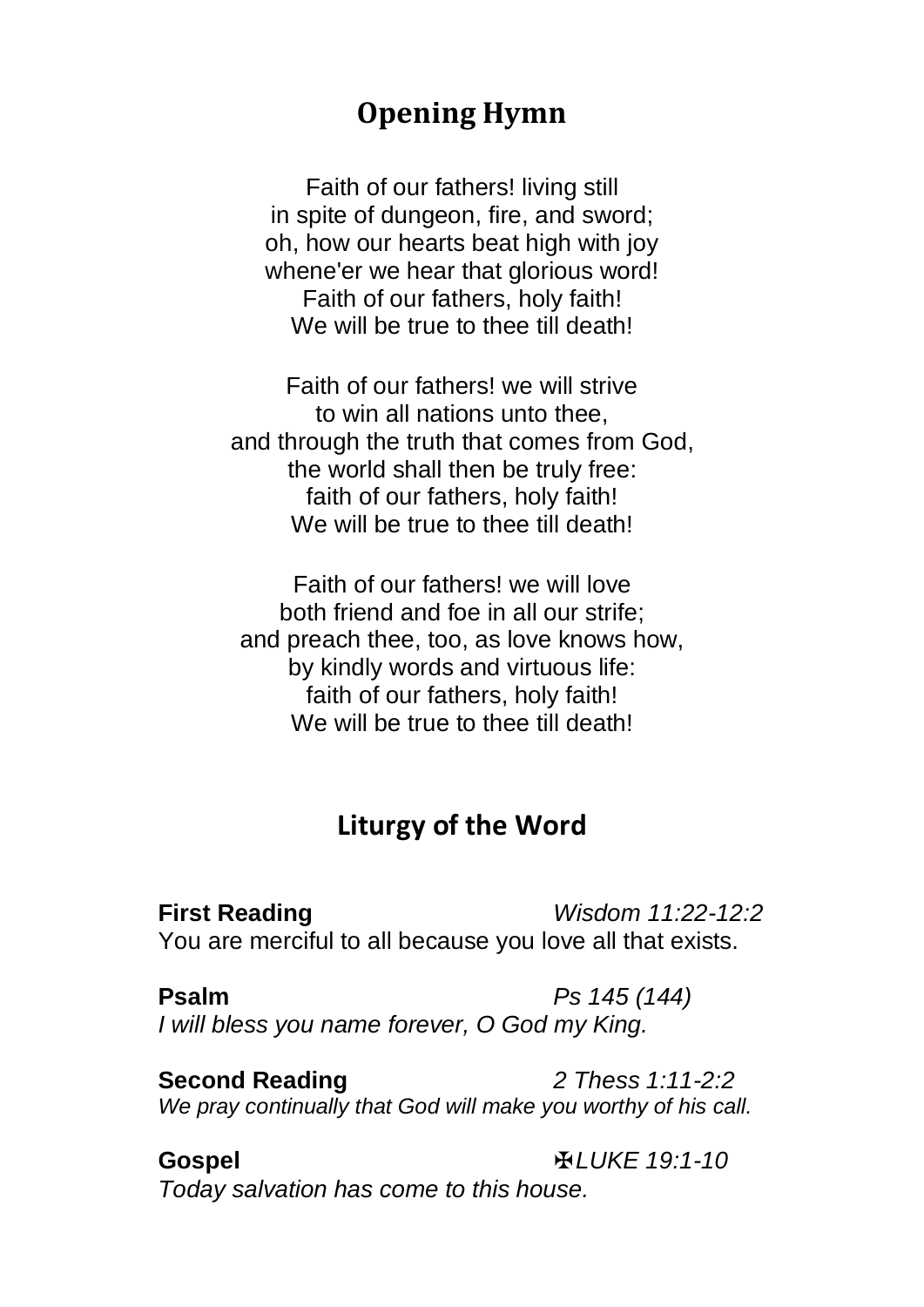#### **Liturgy of the Eucharist**

Praise to the Holiest in the height, And in the depth be praise: In all His words most wonderful; Most sure in all His ways.

O loving wisdom of our God, When all was sin and shame. He, the last Adam, to the fight And to the rescue came.

O wisest love! that flesh and blood Which did in Adam fail, Should strive afresh against the foe, Should strive and should prevail.

And that a higher gift than grace Should flesh and blood refine, God's presence, and His very self And essence all-divine.

And in the garden secretly, And on the cross on high, Should teach His brethren, and inspire To suffer and to die.

Praise to the Holiest in the height, And in the depth be praise: In all His words most wonderful; Most sure in all His ways.

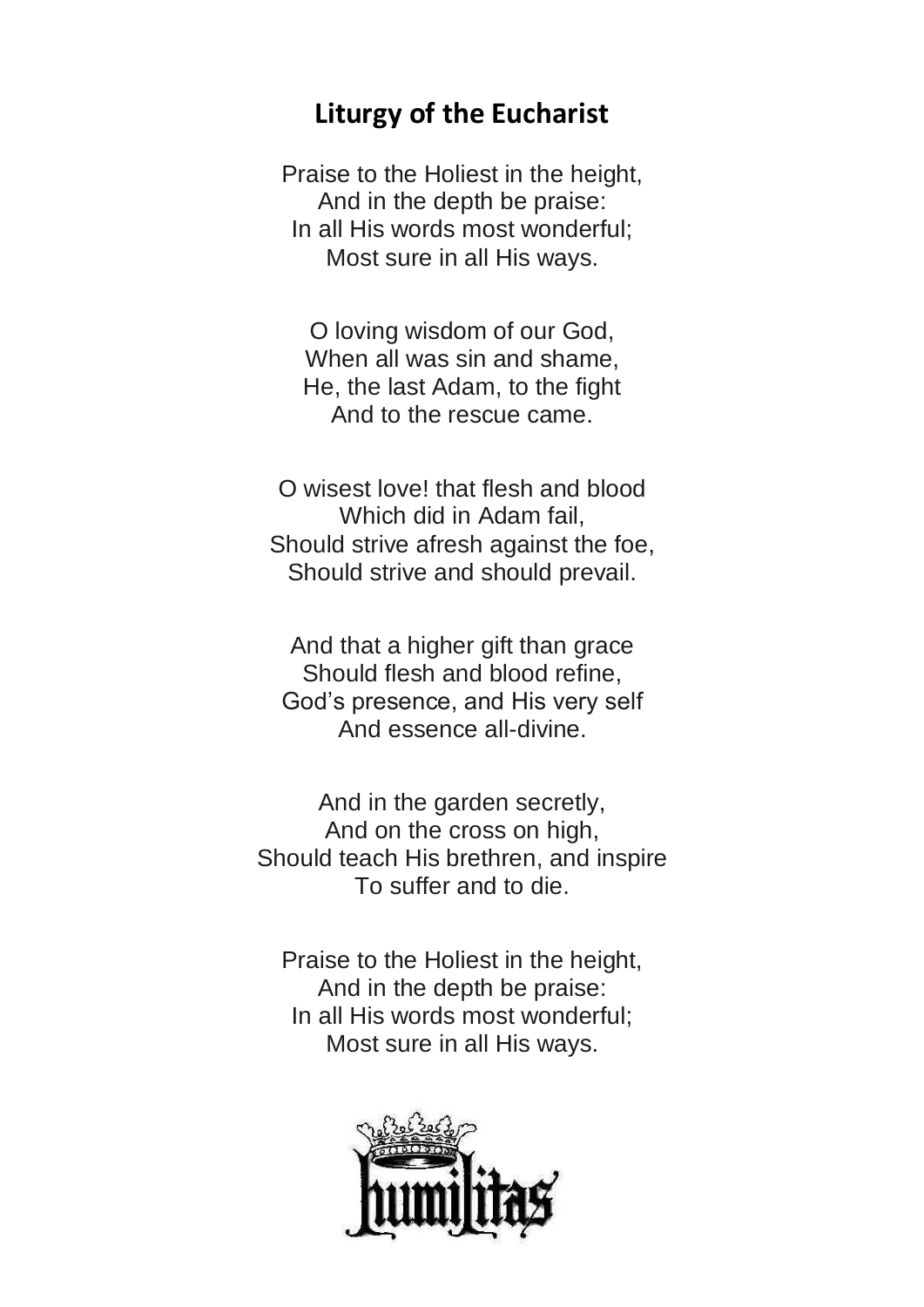



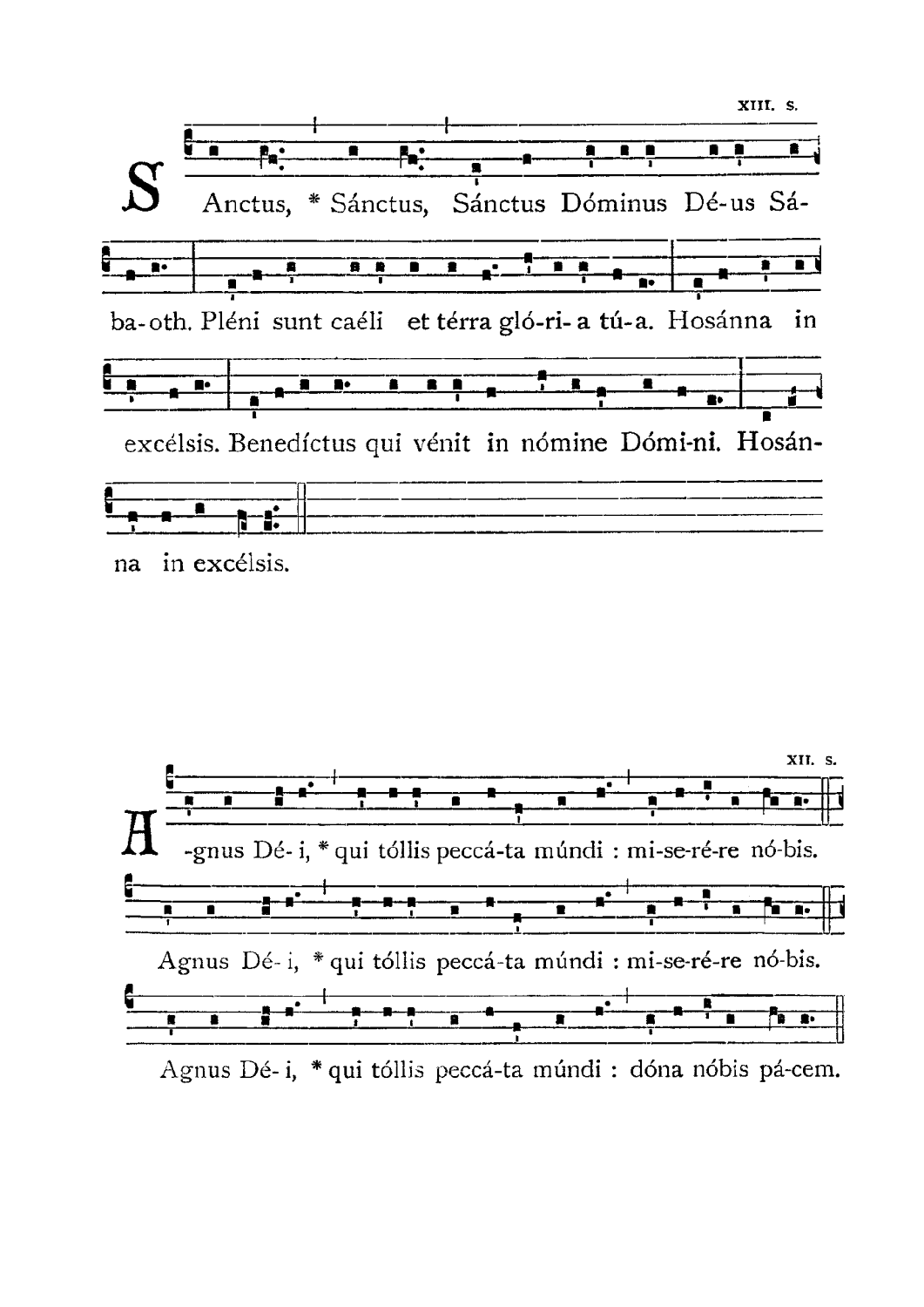### **Communion Hymn**

Be still, my soul: the Lord is at your side; bear patiently the cross of grief and pain; leave to your God to order and provide; in every change he faithful will remain. Be still, my soul: your best, your heav'nly friend, through thorny ways, leads to a joyful end.

Be still, my soul: your God will undertake to guide the future as he has the past. Your hope, your confidence let nothing shake, all now mysterious shall be bright at last. Be still, my soul: the tempests still obey his voice, who ruled them once on Galilee.

Be still, my soul: the hour is hastening on when we shall be for ever with the Lord, when disappointment, grief and fear are gone, sorrow forgotten, love's pure joy restored. Be still, my soul: when change and tears are past all safe and blessèd we shall meet at last.

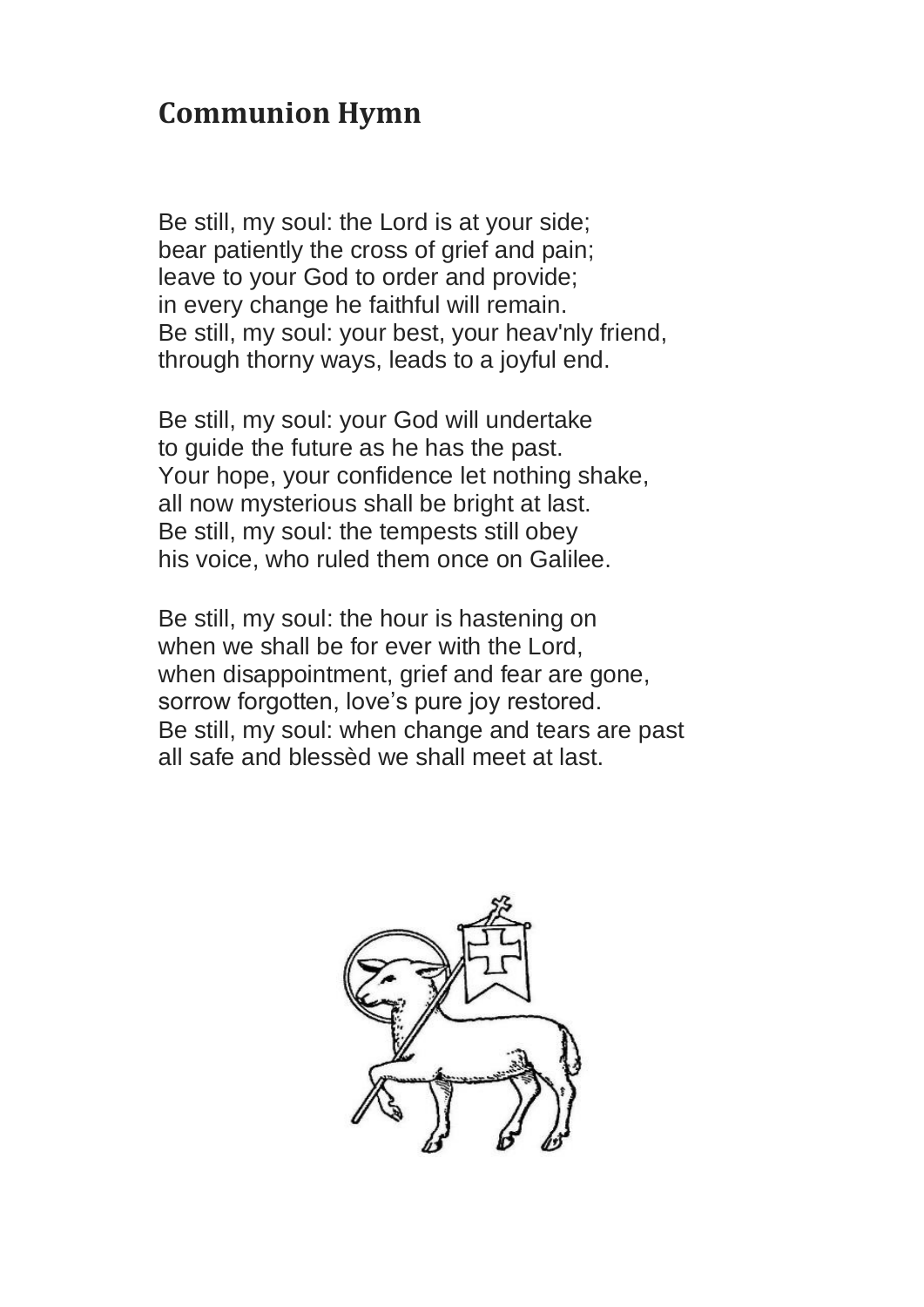# **A little history…**

**In 1791 King George III gave his assent to The Roman Catholic Relief Act which granted Catholics freedom of worship. After centuries of private celebration in the homes of wealthy landowners, we were finally allowed build chapels in public places. However, priests were forbidden to wear vestments or hold services in the open air, Protestant children could not attend Catholic schools and the churches were not allowed to have steeples or bells.**

**Britain was at war with France for 22 of the next 28 years, so it was not until October 1819**

**that the local community obtained the necessary certificate that allowed "a Society or Congregation of Persons professing the Roman Catholic Religion" to hold services in Hampton on the Hill. This established the first Catholic Church in the Warwick area since the reign of Elizabeth I.**

**Much had changed in Britain since 1791. The anticlerical revolution in France had led to an influx of Catholic refugees as priests and religious communities were banned and exiled by the Revolutionary and Napoleonic regimes. These refugees were warmly welcomed as persecuted victims of the enemy. Sadly, this sympathy had not led to reform. In 1819 Catholics could not sit in Parliament, attend university or hold senior public office. George III had persisted in his view that admitting Catholics to any part of government was contrary to his coronation oath. It was to this background that parishioners gathered to celebrate the first Mass our church, built with neither bell nor steeple. We have no record of that service, but we do know that the Dormer family would have been in the Tribune Gallery and the body of the church would have been filled with Catholics from Budbrooke and Warwick. We can only imagine the thoughts of Fr Jean Lavigne as he stepped from the sacristy to celebrate the first public Mass in Warwick for 250 years.**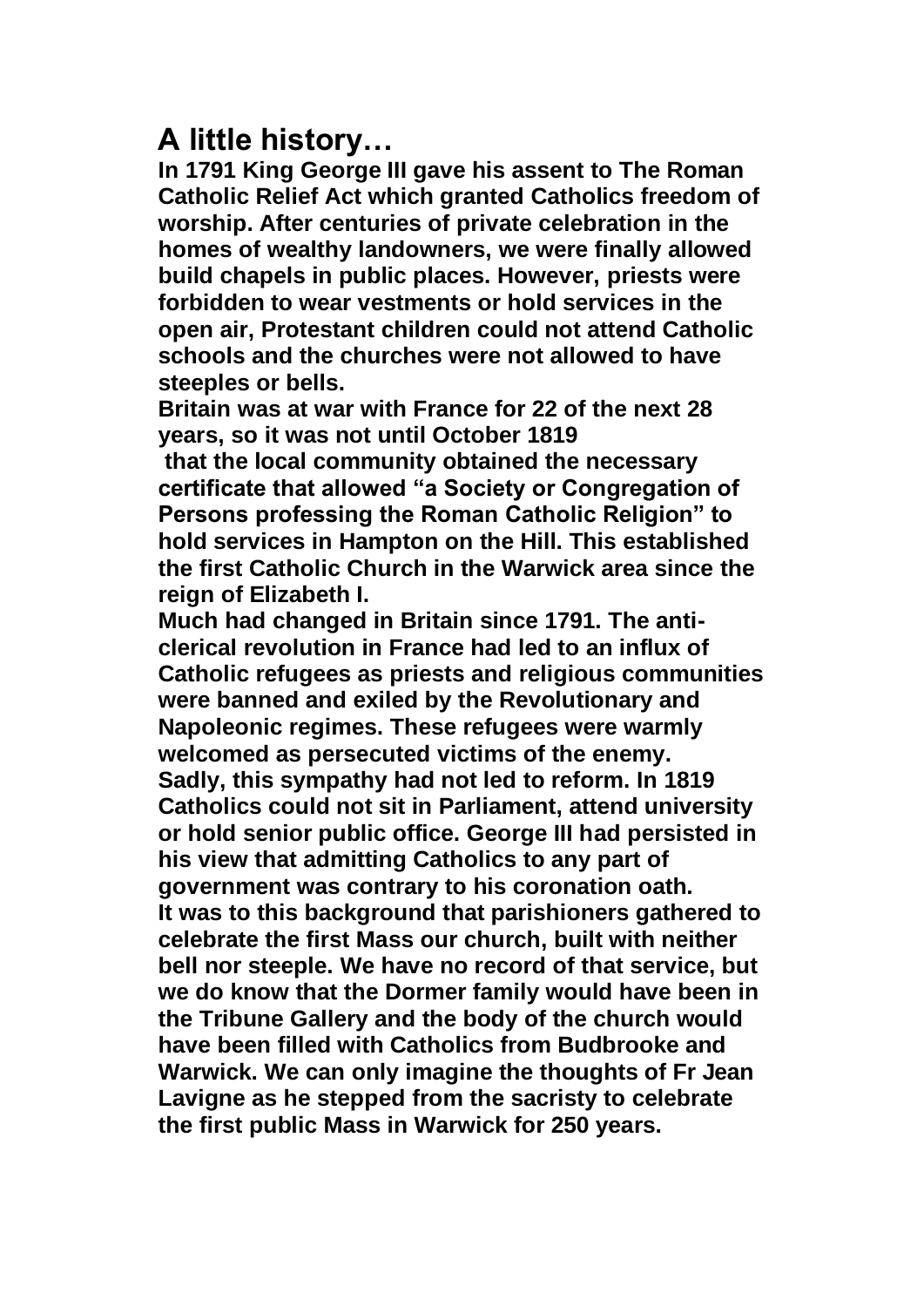#### **Recessional Hymn**